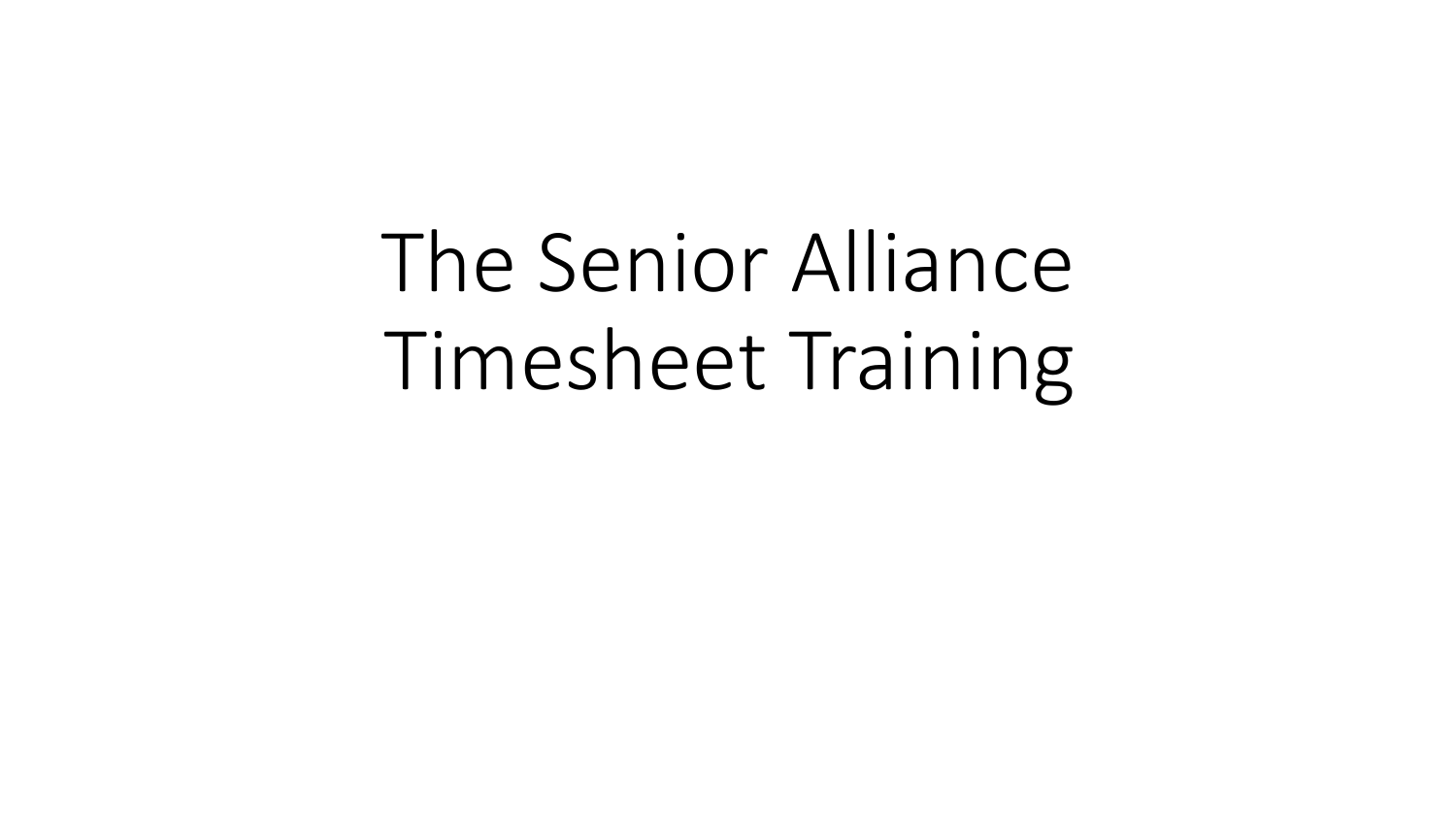#### Timesheet Accuracy

- All caregivers should be trained on how to properly fill out timesheets.
- Importance of accurate timesheets should be stressed.
- Errors on timesheets/missing components can be considered fraud.
- Participants should be signing timesheets that accurately describe the services that were provided.
- **Units should not be billed in vendor billing if there is not an accurate timesheet signed by a participant to support the units.**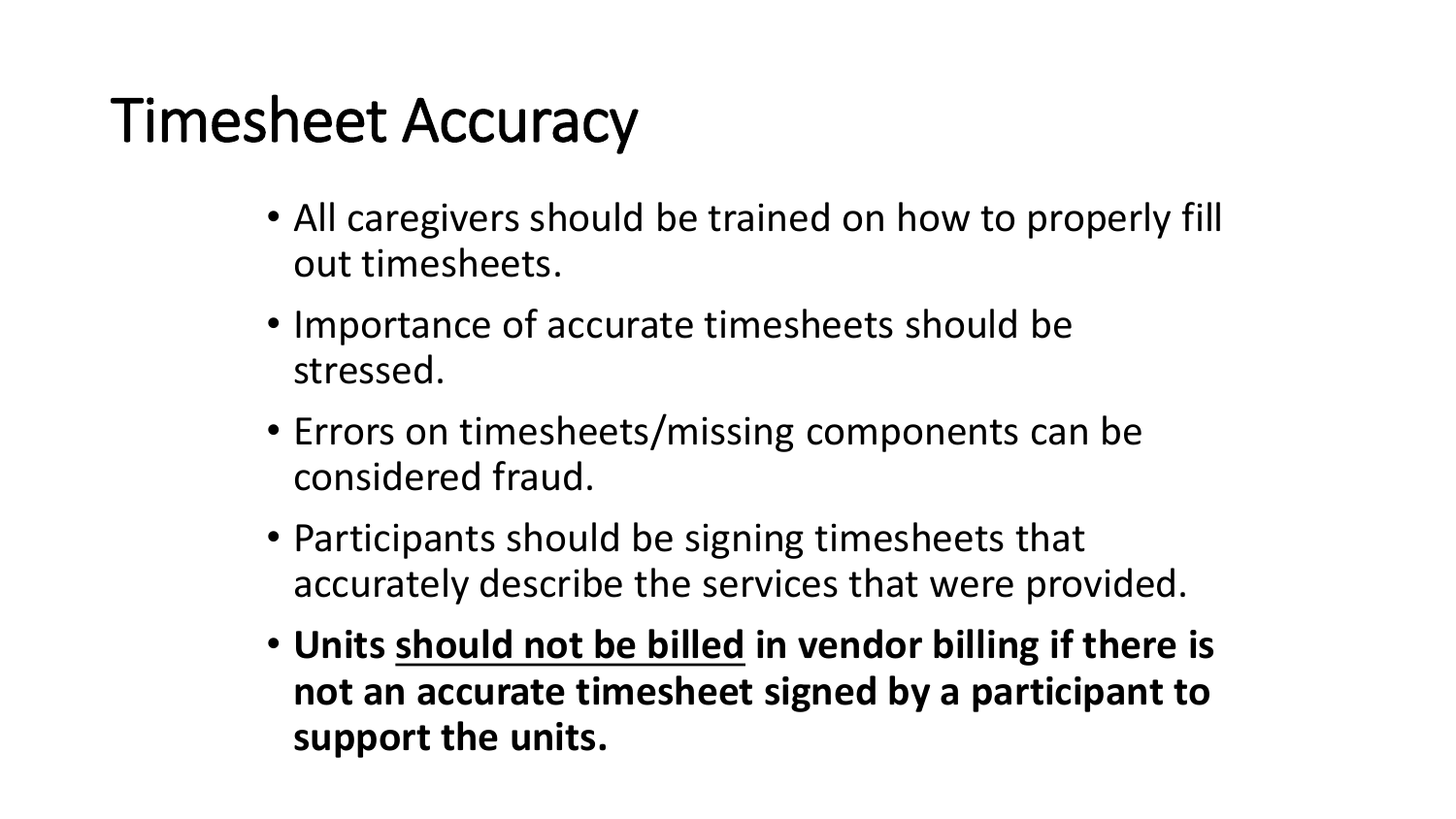#### Participant/ Caregiver Name

- Participant name should be filled out and spelled correctly
- Employee actually providing services should be listed
- Week ending date should be given

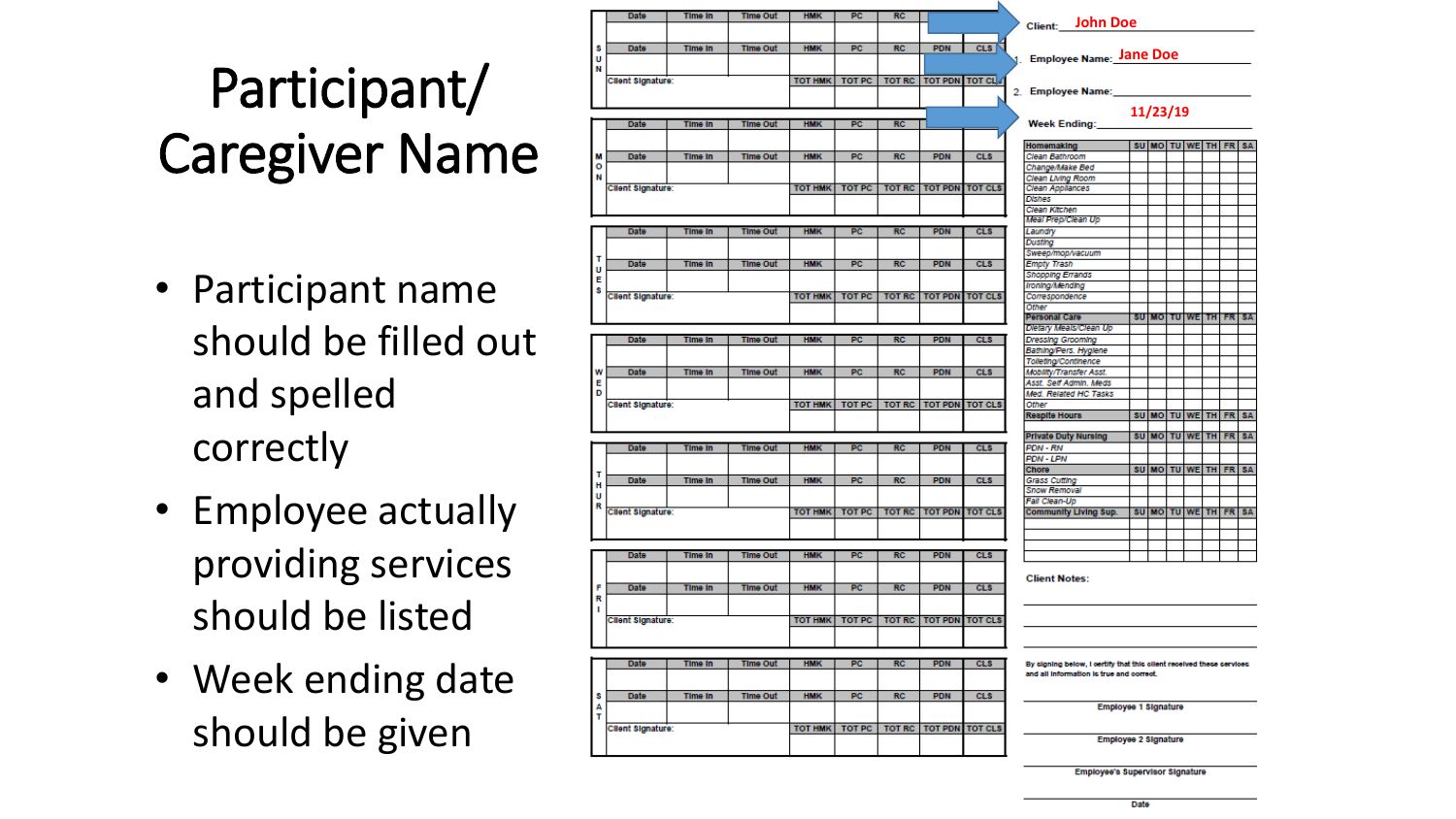## Date & Time In/Time Out

- Dates should match days of the week
- Time in and time out should accurately reflect the time the caregiver arrived and left
- Days with no services provided should be blank
- New month = new timesheet should be started
- Time in **TIme Out PDN John Doe CLS** Time in Time Out **HMK PC**  $RC$ **PDN** *Employee Name:* Jane Doe Cilen<sup>1</sup> sture<sup>-</sup> TOT HMK TOT PC TOT RC TOT PDN TOT CLS 2. Employee Name: **11/23/19Week Ending: 11/19/19 9:00AM 11:00AM** Homemaking **SU MO TU WE THEF Date** Time in **Time Out HMK**  $PC$  $RC$ **PDN CLS** Clean Bathroom Change/Make Bed Clean Living Room **Client Slanature:** TOT HMK TOT PC TOT RC TOT PDN TOT CLS Clean Appliances **Dishes** Clean Kitchen Meal Prep/Clean Up Time Out Laundry Dusting Sweep/mop/vacuum **Empty Trash** Date **PDN** Ime Out Shopping Errands Ironing/Mending Client Signature: TOT HMK | TOT PC | TOT RC | TOT PDN | TOT CLS Correspondence **Ther** ersonal Care Dietary Meals/Clean Ut Time Out Dressina Groomina Date Time in **PDN CLS** Bathing/Pers. Hygiene alleting/Continence **Date** Time Out  $RC$ **PDN Mobility/Transfer Asst. Time in HMK** DC. CLS: Asst. Self Admin. Meds Med. Related HC Tasks **Client Slanature:** TOT HMK TOT PC TOT RC TOT PDN TOT CLS Other **Respite Hours** SU MO TU WE TH FF Private Duty Nursi **SU MO TU WE TH PDN-RN Time in** Time Out  $RC$ **PDN CLS PDN-LPN Chore Time Out PDN** Grass Cutting Date **Time in** PC  $RC$ **CLS** Snow Removal Fall Clean-Up Cilent Signature: TOT HMK | TOT PC | TOT RC | TOT PDN | TOT CLS community Living Sup. **SU MO TU WE THEF** Date **Time Out CLS PDN Client Notes: Date** Time in Time Out **PC RC PDN CLS Client Signature:** TOT HMK | TOT PC | TOT RC | TOT PDN | TOT CLS **CLS** By claning below, I certify that this client received these Date and all information is true and correct Date **Time In Time Out**  $PC$  $RC$ **PDN CLS HMK** Employee 1 Signature **Client Slanature:** TOT HMK | TOT PC | TOT RC | TOT PDN | TOT CLS Employee 2 Signature Employee's Supervisor Signature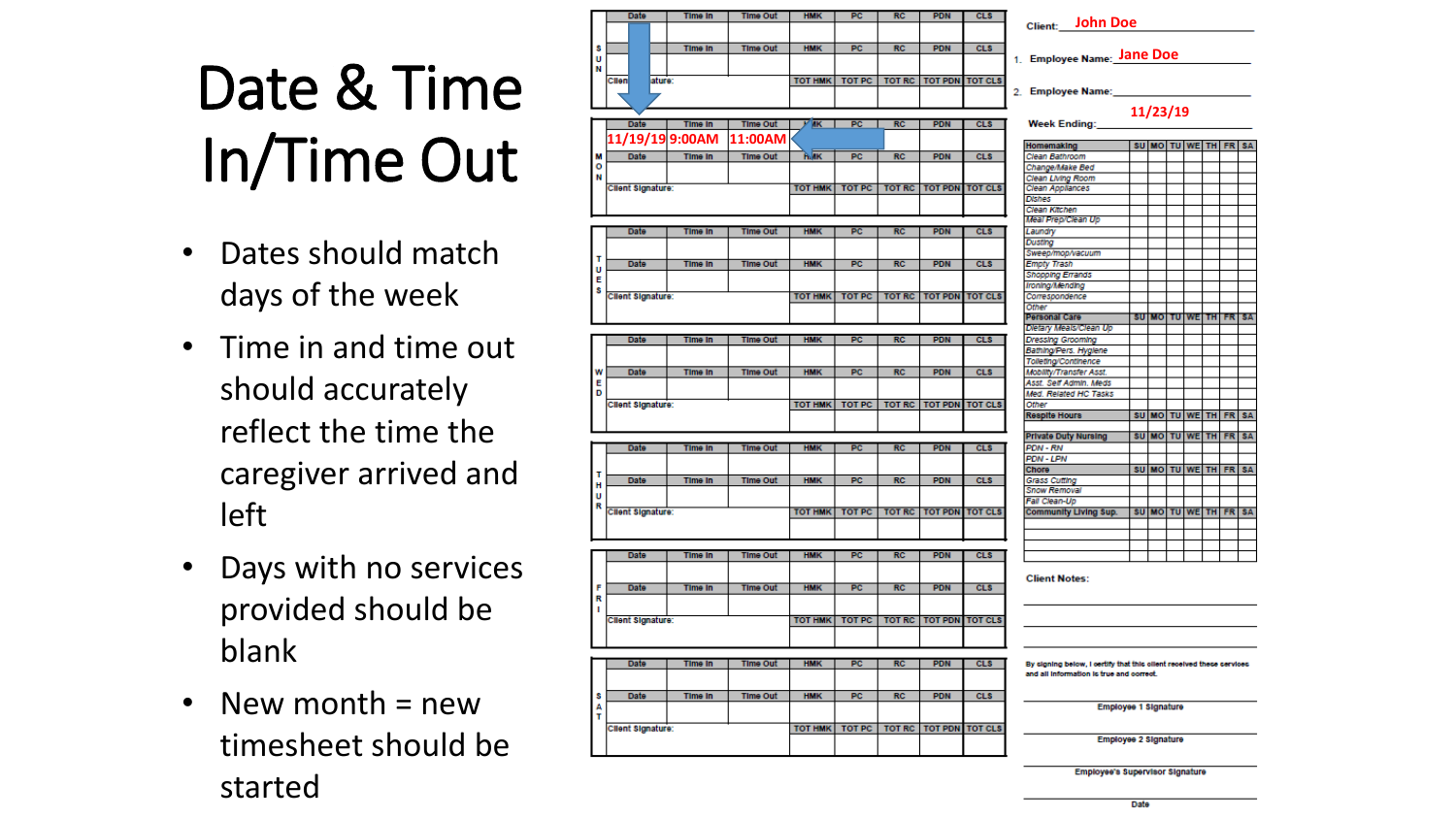# Unit Breakdown

- Hours should be converted into units  $(1 hour = 4 units)$
- Units should be recorded in the correct service code box
- Units should be carried down to the "total units" box

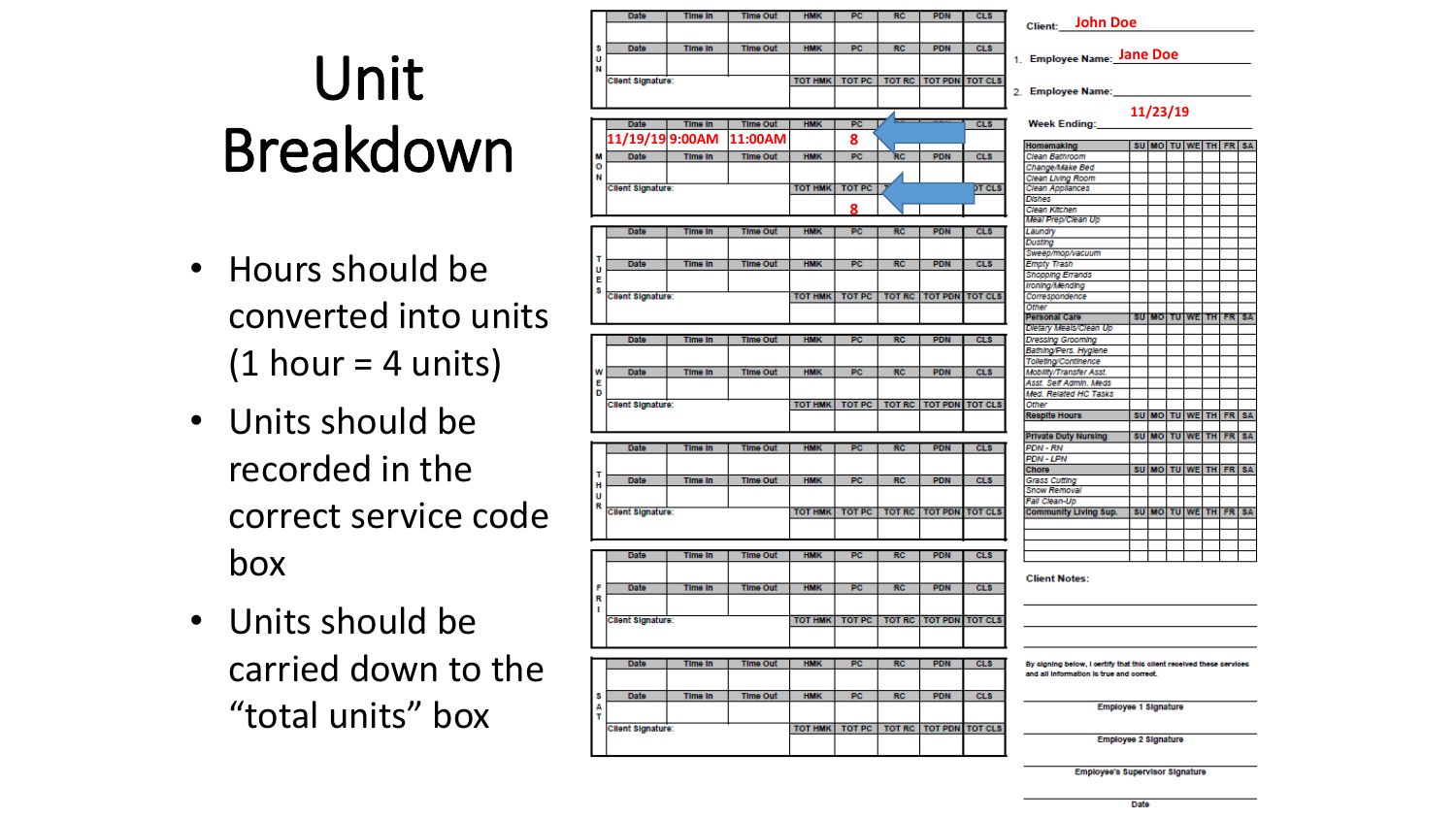## Tasks Completed

- Tasks should be checked off for all services completed
- Checked off tasks should help show the services the participant received each day and should match services listed on the authorization

|        | Date                         | Time in        | <b>Time Out</b> | <b>HMK</b>     | <b>PC</b>     | <b>RC</b>     | <b>PDN</b>                          | <b>CLS</b>             |                                                                                                                  |          |   |  |  |                          |                             |           |
|--------|------------------------------|----------------|-----------------|----------------|---------------|---------------|-------------------------------------|------------------------|------------------------------------------------------------------------------------------------------------------|----------|---|--|--|--------------------------|-----------------------------|-----------|
|        |                              |                |                 |                |               |               |                                     |                        | <b>John Doe</b><br><b>Client:</b>                                                                                |          |   |  |  |                          |                             |           |
| s      | Date                         | <b>Time In</b> | <b>TIme Out</b> | <b>HMK</b>     | <b>PC</b>     | RC            | <b>PDN</b>                          | <b>CLS</b>             |                                                                                                                  |          |   |  |  |                          |                             |           |
| U<br>N |                              |                |                 |                |               |               |                                     |                        | 1. Employee Name: Jane Doe                                                                                       |          |   |  |  |                          |                             |           |
|        | <b>Client Signature:</b>     |                |                 | <b>TOT HMK</b> |               |               | TOT PC   TOT RC   TOT PDN   TOT CLS |                        |                                                                                                                  |          |   |  |  |                          |                             |           |
|        |                              |                |                 |                |               |               |                                     |                        | 2. Employee Name:                                                                                                |          |   |  |  |                          |                             |           |
|        |                              |                |                 |                |               |               |                                     |                        |                                                                                                                  | 11/23/19 |   |  |  |                          |                             |           |
|        | Date                         | <b>HMK</b>     | <b>PC</b>       | <b>RC</b>      | <b>PDN</b>    | <b>CLS</b>    | <b>Week Ending:</b>                 |                        |                                                                                                                  |          |   |  |  |                          |                             |           |
|        | 11/19/1<br>9:00AM<br>11:00AM |                |                 |                | 8             |               |                                     |                        |                                                                                                                  |          |   |  |  |                          |                             |           |
| М      | Date                         | <b>Time In</b> | <b>Time Out</b> | <b>HMK</b>     | PC            | <b>RC</b>     | <b>PDN</b>                          | <b>CLS</b>             | Homemaking<br>Clean Bathroom                                                                                     |          |   |  |  |                          | SU MO TU WE TH FR SA        |           |
| o      |                              |                |                 |                |               |               |                                     |                        | Change/Make Bed                                                                                                  |          |   |  |  |                          |                             |           |
| N      | Client Signature:            |                |                 | <b>TOT HMK</b> | <b>TOT PC</b> | <b>TOT RC</b> |                                     | <b>TOT PDN</b> TOT CLS | Clean Living Room<br>Clean Appliances                                                                            |          |   |  |  |                          |                             |           |
|        |                              |                |                 |                |               |               |                                     |                        | <b>Dishes</b>                                                                                                    |          |   |  |  |                          |                             |           |
|        |                              |                |                 |                | ጸ             |               |                                     |                        | Clean Kitchen<br><b>Meal Prep/Clean Up</b>                                                                       |          |   |  |  |                          |                             |           |
|        | Date                         | Time in        | Time Out        | <b>HMK</b>     | PC            | <b>RC</b>     | <b>PDN</b>                          | <b>CLS</b>             | Laundry                                                                                                          |          |   |  |  |                          |                             |           |
|        |                              |                |                 |                |               |               |                                     |                        | Dusting                                                                                                          |          |   |  |  |                          |                             |           |
| т      | Date                         | Time in        | <b>Time Out</b> | <b>HMK</b>     | PC            | <b>RC</b>     | <b>PDN</b>                          | <b>CLS</b>             | Sweep/mop/vacuum<br><b>Empty Trash</b>                                                                           |          |   |  |  |                          |                             |           |
| U<br>Ε |                              |                |                 |                |               |               |                                     |                        | <b>Shopping Errands</b>                                                                                          |          |   |  |  |                          |                             |           |
| s      | <b>Client Signature:</b>     |                |                 | <b>TOT HMK</b> | <b>TOT PC</b> | <b>TOT RC</b> | <b>TOT PDN</b>                      | <b>TOT CLS</b>         | Ironing/Mending<br>Correspondence                                                                                |          |   |  |  |                          |                             |           |
|        |                              |                |                 |                |               |               |                                     |                        | Other                                                                                                            |          |   |  |  |                          |                             |           |
|        |                              |                |                 |                |               |               |                                     |                        | <b>Personal Care</b>                                                                                             |          |   |  |  |                          | <b>SU MO TU WE TH FR SA</b> |           |
|        | Date                         | Time in        | <b>Time Out</b> | <b>HMK</b>     | PC            | <b>RC</b>     | <b>PDN</b>                          | <b>CLS</b>             | Dietary Meals/Clean Up<br><b>Dressing Grooming</b>                                                               |          | 盤 |  |  |                          |                             |           |
|        |                              |                |                 |                |               |               |                                     |                        | Bathing/Pers. Hyglene                                                                                            |          |   |  |  |                          |                             |           |
| W      | <b>Date</b>                  | <b>Time In</b> | <b>TIme Out</b> | <b>HMK</b>     | <b>PC</b>     | RC            | <b>PDN</b>                          | CLS                    | Tolleting/Continence<br><b>Mobility/Transfer Asst.</b>                                                           |          |   |  |  |                          |                             |           |
| E      |                              |                |                 |                |               |               |                                     |                        | Asst. Self Admin. Meds                                                                                           |          |   |  |  |                          |                             |           |
| D      |                              |                |                 |                |               |               |                                     |                        | Med. Related HC Tasks                                                                                            |          |   |  |  |                          |                             |           |
|        |                              |                |                 |                |               |               |                                     |                        |                                                                                                                  |          |   |  |  |                          |                             |           |
|        | <b>Client Signature:</b>     |                |                 | <b>TOT HMK</b> | <b>TOT PC</b> | <b>TOT RC</b> | <b>TOT PDN</b> TOT CLS              |                        | Other                                                                                                            |          |   |  |  |                          |                             |           |
|        |                              |                |                 |                |               |               |                                     |                        | <b>Respite Hours</b>                                                                                             |          |   |  |  |                          | SU MO TU WE TH FR SA        |           |
|        |                              |                |                 |                |               |               |                                     |                        | <b>Private Duty Nursing</b>                                                                                      |          |   |  |  | <b>SU MO TU WE TH FR</b> |                             |           |
|        | Date                         | <b>Time in</b> | <b>Time Out</b> | <b>HMK</b>     | <b>PC</b>     | <b>RC</b>     | <b>PDN</b>                          | <b>CLS</b>             | <b>PDN - RN</b><br><b>PDN-LPN</b>                                                                                |          |   |  |  |                          |                             | <b>SA</b> |
| т      |                              |                |                 |                |               |               |                                     |                        | Chore                                                                                                            |          |   |  |  |                          | SU MO TU WE TH FR SA        |           |
| н      | Date                         | <b>Time In</b> | <b>Time Out</b> | <b>HMK</b>     | PC            | <b>RC</b>     | <b>PDN</b>                          | <b>CLS</b>             | Grass Cutting<br><b>Snow Removal</b>                                                                             |          |   |  |  |                          |                             |           |
| Ù<br>R |                              |                |                 |                |               |               |                                     |                        | Fall Clean-Up                                                                                                    |          |   |  |  |                          |                             |           |
|        | <b>Client Signature:</b>     |                |                 | <b>TOT HMK</b> | <b>TOT PC</b> | <b>TOT RC</b> | <b>TOT PDN</b> TOT CLS              |                        | <b>Community Living Sup.</b>                                                                                     |          |   |  |  |                          | SU MO TU WE TH FR SA        |           |
|        |                              |                |                 |                |               |               |                                     |                        |                                                                                                                  |          |   |  |  |                          |                             |           |
|        |                              |                |                 |                |               |               |                                     |                        |                                                                                                                  |          |   |  |  |                          |                             |           |
|        | Date                         | Time in        | Time Out        | <b>HMK</b>     | PC            | <b>RC</b>     | <b>PDN</b>                          | <b>CLS</b>             |                                                                                                                  |          |   |  |  |                          |                             |           |
|        |                              |                |                 |                |               |               |                                     |                        | <b>Client Notes:</b>                                                                                             |          |   |  |  |                          |                             |           |
| F<br>R | Date                         | Time in        | <b>Time Out</b> | <b>HMK</b>     | PC            | RC            | <b>PDN</b>                          | <b>CLS</b>             |                                                                                                                  |          |   |  |  |                          |                             |           |
| г      |                              |                |                 |                |               |               |                                     |                        |                                                                                                                  |          |   |  |  |                          |                             |           |
|        | <b>Client Signature:</b>     |                |                 | <b>TOT HMK</b> | <b>TOT PC</b> | <b>TOT RC</b> |                                     | <b>TOT PDN</b> TOT CLS |                                                                                                                  |          |   |  |  |                          |                             |           |
|        |                              |                |                 |                |               |               |                                     |                        |                                                                                                                  |          |   |  |  |                          |                             |           |
|        |                              |                |                 |                |               |               |                                     |                        |                                                                                                                  |          |   |  |  |                          |                             |           |
|        | Date                         | Time in        | Time Out        | <b>HIMK</b>    | <b>PC</b>     | <b>RC</b>     | <b>PDN</b>                          | <b>CLS</b>             | By cigning below, I certify that this cilent received these services<br>and all information is true and correct. |          |   |  |  |                          |                             |           |
|        |                              |                |                 |                |               |               |                                     |                        |                                                                                                                  |          |   |  |  |                          |                             |           |
| s<br>Α | Date                         | <b>Time In</b> | <b>TIme Out</b> | <b>HMK</b>     | PC            | <b>RC</b>     | <b>PDN</b>                          | <b>CLS</b>             | Employee 1 Signature                                                                                             |          |   |  |  |                          |                             |           |
| т      |                              |                |                 |                |               |               |                                     |                        |                                                                                                                  |          |   |  |  |                          |                             |           |
|        | Client Signature:            |                |                 | <b>TOT HMK</b> | <b>TOT PC</b> | TOT RC        | <b>TOT PDN</b> TOT CLS              |                        | Employee 2 Signature                                                                                             |          |   |  |  |                          |                             |           |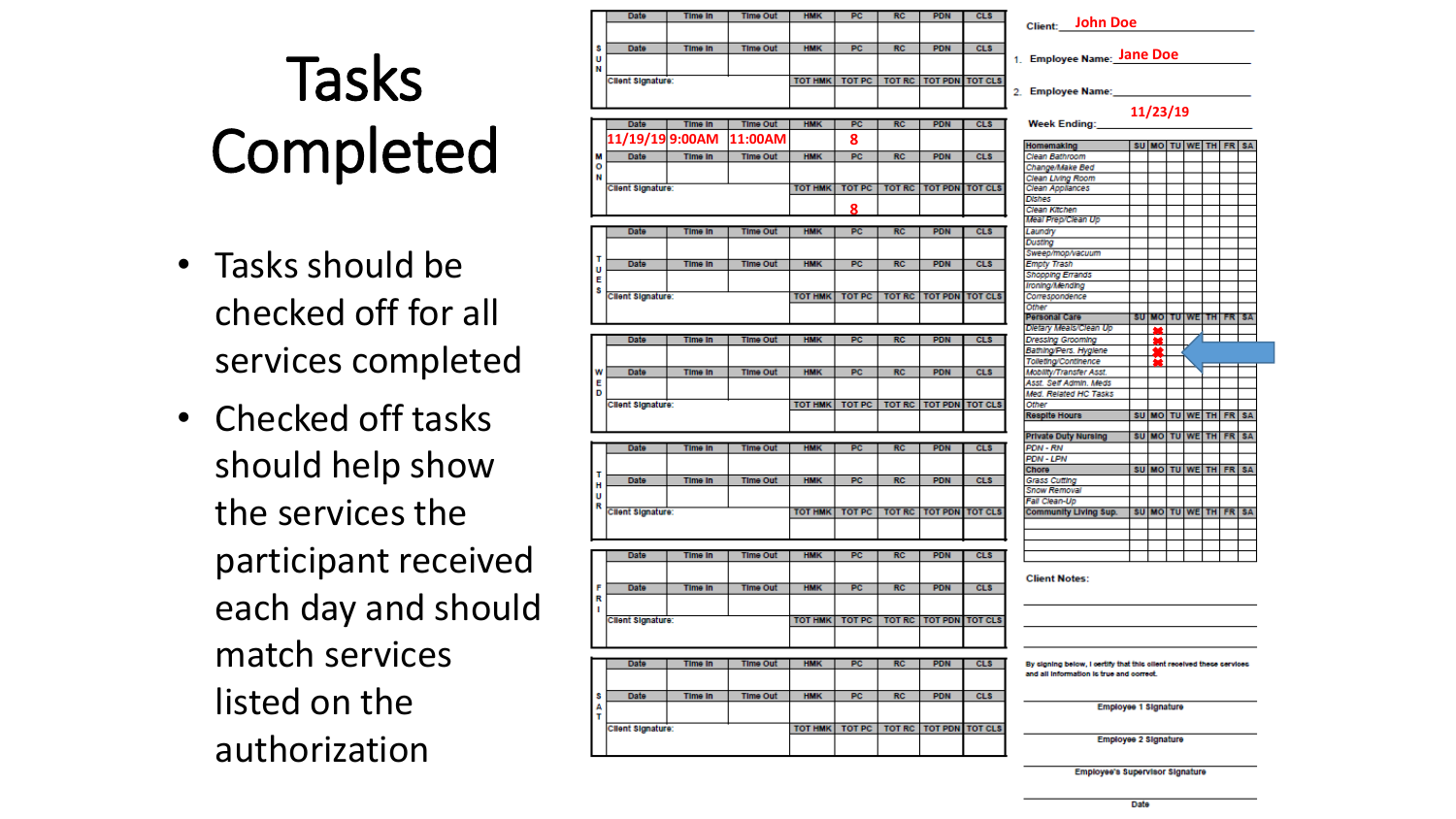#### Participant Signature

- Participant should only be signing after services have been provided on the same day they were provided.
- Participants should not be signing before the services are provided, or a few days after.
- Caregivers should not submitting pre -filled out/copied timesheets – this is fraud.
- Caregiver, family members, etc. should not be signing the participant's name for participant.
- **Units should not be billed if there is no participant signature.**
- It should be confirmed that participants are unable to sign before noting on timesheets.



Date